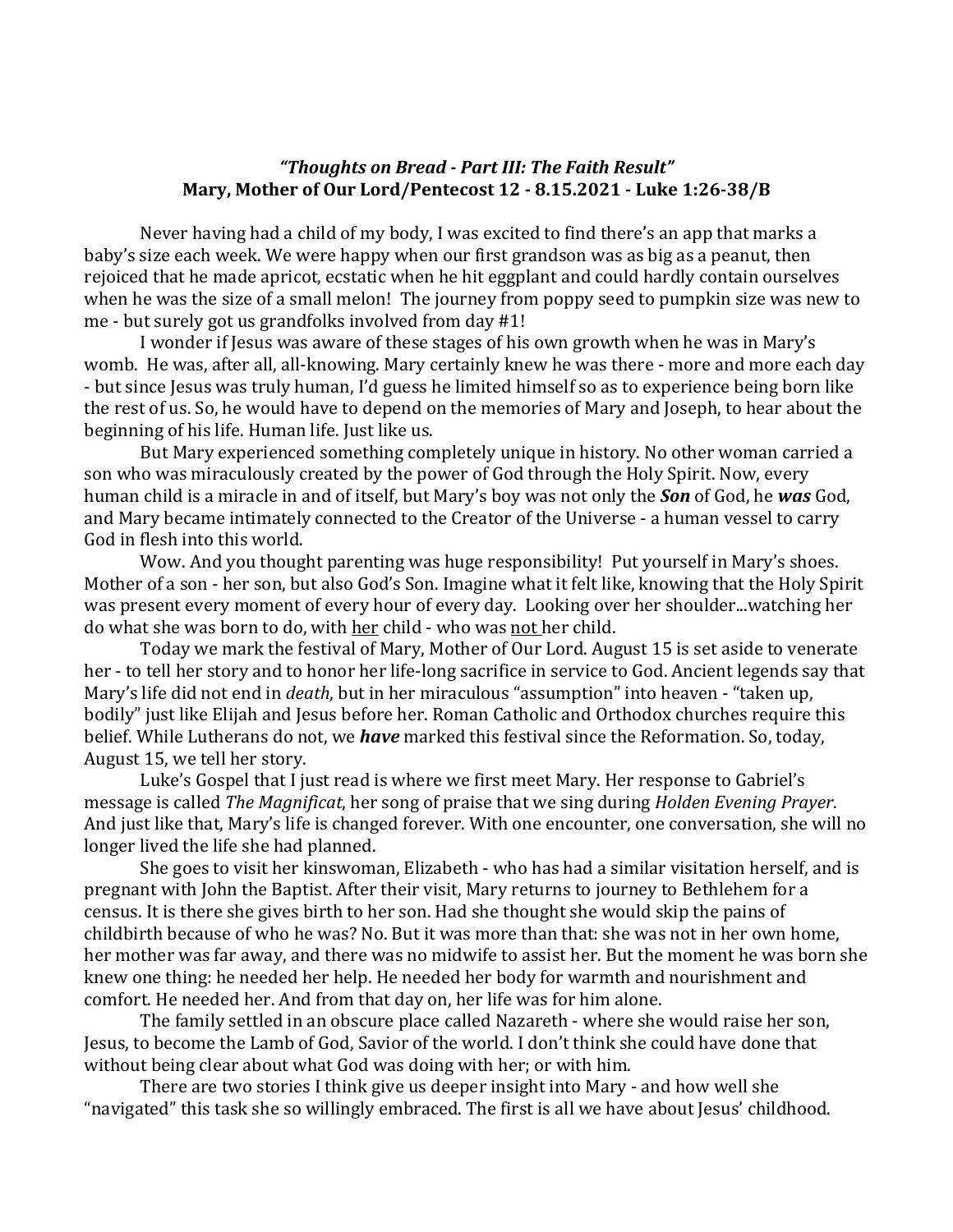Since it appears only in Luke, it must not have been widely known. Maybe Mary had only shared it with the inner circle of apostles, because any parent who has ever "lost track of" their child in a park or a store or even in your own yard... knows the terror that rises from the center of yourself.

Discovering that Jesus was not with the relatives leaving Jerusalem after a festival, the frantic mother searched for three days, and finally spies him at the Temple, "*Child, why have you treated us like this? Look, your father and I have been searching for you in great anxiety!"* Then, relief once she knows he is safe, and even a bit of pride in his excuse, "Why were you searching for *me? Did you not know I must be in my Father's house?"*

In the space of a few moments, we see a frightened woman moving from terror to anger to relief and pride. By the moment of reunion, she has forgotten about herself. Because now that he's safe, she is all about him.

Back in Nazareth - he continues to grow. He learns the crafts of both his fathers - and Mary is so proud. When others ask if he has married yet - she might smile and say that he has other plans. A wise cover by a mother who knows, who has kept these things and pondered them in her heart. But how did she live with Jesus, the Christ, as her little boy? Did she ever feel *adequate* to raise this child who belonged to God? Did they ever talk about who he was and what he was meant to do? Scripture is silent.

But then, a Wedding in Cana - Mary's gifts of friendship, hospitality and compassion are being shared beyond Jesus, now an itinerant teacher gathering students. Mary is that kind of friend who notices the unspoken needs of others (perhaps that is where Jesus got that trait!) So, when the wedding's wine supply runs dry, she knows that her friends will be humiliated, even shamed. She goes directly to Jesus for his assistance. "They have no wine." "Woman, what concern is *that to you and to me?* 

*My hour has not yet come.*" That sounds to me as if they had previously discussed the timing of Jesus' going public. Apparently, he was not quite ready. But, never underestimate an expression of compassion in the eyes of your mother... Before Jesus even agrees to this mother-directed debut of his public ministry, Mary goes and tells the servants, "Do whatever he tells you to do." And especially because this story is written in John's Gospel - where Jesus is clearly the Son of God from Chapter 1, verse 1 - when Jesus communes with his Father, the Author of All Creation, the creation responds. The water turns into fine wine. Because Mary encouraged Jesus - just at the right time - *being* the presence of God.

Luke includes Mary in the last three years of Jesus' life - the most important years - the years for which they were made for each other: making sure the world knows of her impact at the most important moments of Jesus' life: his birth, the beginning of his teaching, the first miracle, his preaching, and his death. We know that Jesus made sure that she became the God-figure for his closest friends when he said to her and the beloved disciple from the cross, "Woman, here is your *son. Here is your mother.*" And she was there Easter morning to celebrate his Resurrection.

Finally, Acts 1:14 makes it clear that Mary was still part of the Jesus movement after he ascended to the Father. She, along with his brothers, was numbered among the disciples in the first wave of witnesses. Mary was a mom. She found favor with God early on, and fulfilled her calling throughout the earthly life of God's most precious gift. Her body was his first home. Her faith was shared *as she sang to him in her arms.* Her love carried him through the confusions of this life and gave him strength to do what he was meant to do. But when did they know what they were supposed to do with who they were? As fellow humans - their experiences were probably much like our own. We each have a unique answer, an individual time that we answered that calling by God. Do you remember how old you were when you decided what you wanted to be